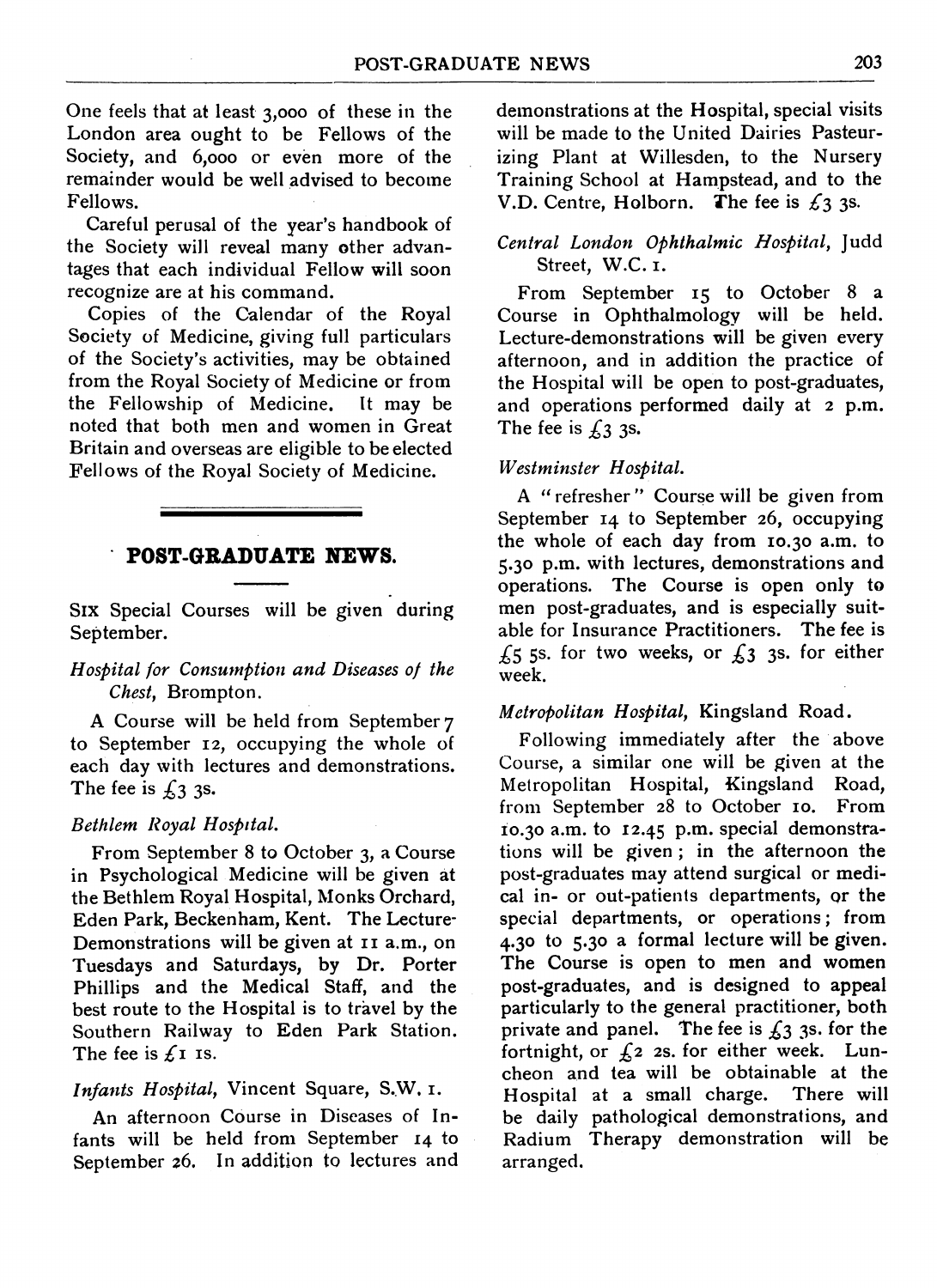# St. Mark's Hospital, City Road, E.C.

A series of weekly lectures on Proctology will be given by the staff of the above<br>hospital on Thursdays at  $4.30$  p.m. There hospital on Thursdays at  $4.30$  p.m. is no fee for attendance, and the September lectures are as follows :-

- September 3.-Mr. J. K. Hasler, "Spinal Anaesthesia."
- September 10.-Mr. W. B. Gabriel, "The Elucidation of Rectal Symptoms: (I) Bleeding."
- September 17.-Dr. Alexander, "Visceroptosis."
- September 24.-Mr. L. E. C. Norbury, "Benign Strictures of the Rectum."

#### Tavistock Clinic, Tavistock Square, W.C.i.

A short Course of Lectures on Functional Nervous Disorders for Practitioners and Medical Students will be given at the Clinic for <sup>a</sup> fortnight from November <sup>2</sup> to November 14. The lectures will be given each day at 4.45 p.m., 5.45 p.m. and 8.I5 p.m. The fee for the Course is  $f_2$  2s. and tickets may be obtained from the Fellowship of Medicine.

### M.R.C.P. EVENING COURSE.

A Course of evening lectures in preparation for the M.R.C.P. examination will be given from October <sup>5</sup> to November 27, at the Medical Society of London, 11, Chandos Street; Cavendish Square, and will consist of eighteen lectures and two eye demonstra-<br>tions. The lectures will be given on The lectures will be given on Monday and Wednesday evenings at 8.30 and the fee will be  $f_6$  6s. for the eighteen lectures and ios. 6d. each for the eye demonstrations, or single lectures may be attended at a fee of ios. 6d. per lecture, payable at the lecture hall. The special eye demonstrations are limited to twelve post-graduates in one case and fifteen in the other, so that early application for these is advisable.

## F.R.C.S. (FINAL) COURSES.

Two evening Courses in preparation for the F.R.C.S. (Final) examination will be held at the London Temperance Hospital, Hampstead Road. One Course will take place on Tuesdays, from October 6 to November 10, and the other on Thursdays,<br>from October 8 to November 12. Four from October 8 to November 12. evenings in each Course will be devoted to clinical work and two to anatomy and<br>pathology. The two Courses are quite The two Courses are quite separate and post-graduates may attend either or both. Each Course is strictly limited to twenty-five and early application is essential. Five demonstrators will attend each evening and will provide two suitable cases each; the post-graduates will be divided into groups and each demonstrator will take each group in turn, questioning the candidates on diagnosis, pathology and treatment as though they were in the examination room. Work will begin at <sup>8</sup> p.m., each evening and will last for about two hours. Tea, coffee and biscuits will be provided in an interval at <sup>a</sup> charge of 6d. per head. The fee for each Course is  $f_7$  7s.

#### WINTER LECTURES.

A series of lectures on "Prognosis" will be delivered at the Medical Society of London, IT, Chandos Street, Cavendish Square, on Wednesdays at 4 <sup>o</sup>'clock. There is no fee for attendance. The full syllabus is as follows :

- October 14.-Mr. W. Sampson Handley, " Cancer."
- October 21.-Mr. Kenneth Walker, O.B.E., " Prostatic Enlargement."
- October 28.-Dr. R. O. Moon, "Heart Disease."
- November 4.-Dr. J. W. McNee, D.S.O., " Nephritis."
- November 11.-Lord Moynihan, "Gastric and Duodenal Ulcer."
- November 18 .- Dr. Hugh MacLean, "Glycosuria."
- November 25.-Sir Henry Gauvain, " Bone and Joint Tuberculosis."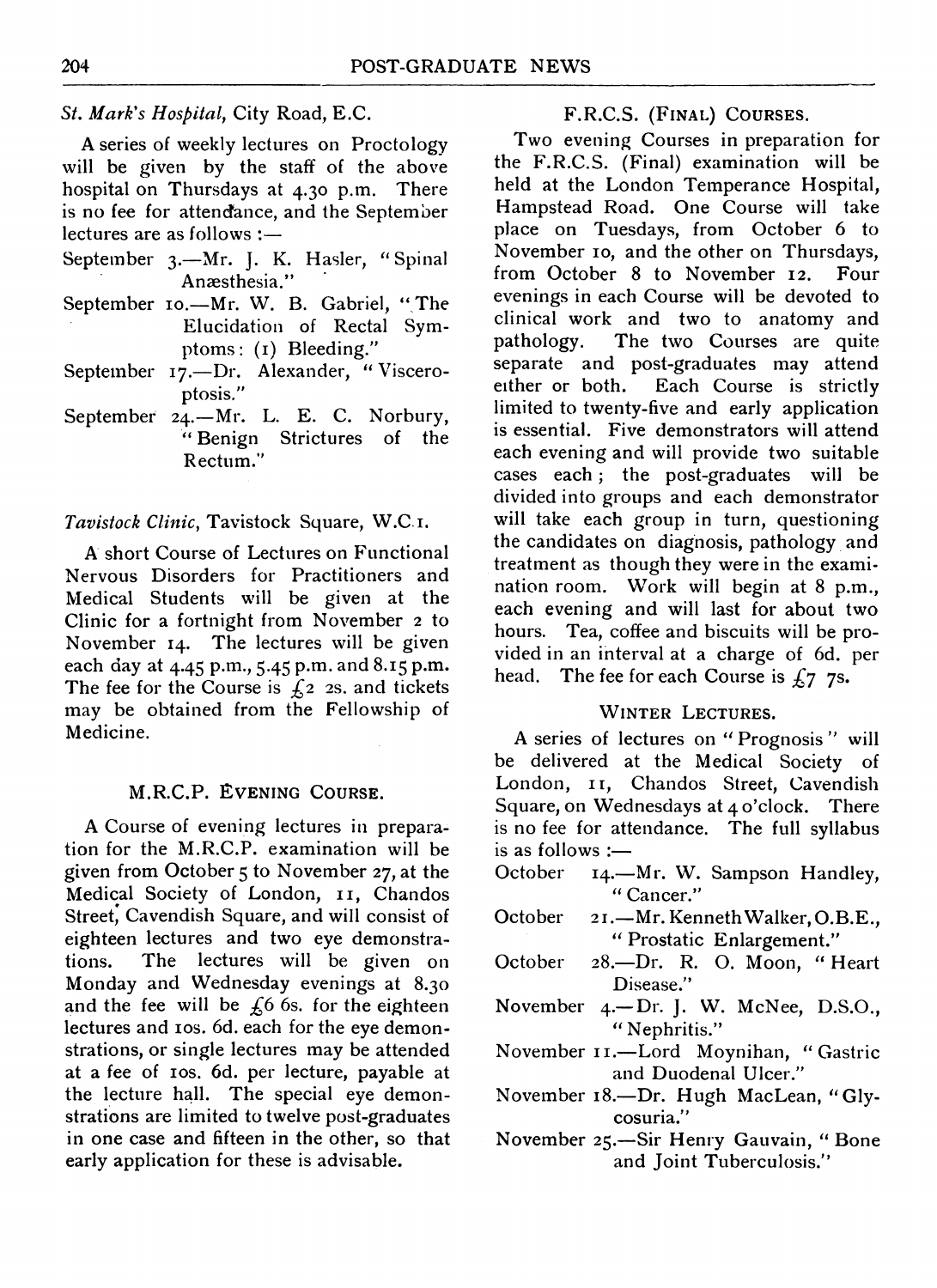- December 2.—Mr. A. Tudor Edwards, "Surgical Chest Diseases."
- December 9.—Mr. Cecil A. Joll, "Goitre,<br>with special reference to special reference Thyrotoxicosis."

## CLINICAL DEMONSTRATIONS.

Clinical demonstrations have been arranged for the three months, October to December, as follows :-

- Monday, October 12, 2.30 p.m.-St. Mark's Hospital, Mr. J. P. Lockhart-Mummery (Proctology.)
- Friday, October 16, 3.30 to 4.30 p.m.- $At$ the Infants Hospital, Dr. Eric Pritchard, "The Management of Difficult Cases of Feeding."
- Wednesday, October 21, 3 p.m.-At the Royal Waterloo Hospital, Dr. Kenneth Playfair, "The Value of the Electrocardiograph in Diagnosis," with a Demonstration of the Interpretation of Electrocardiograms.
- Friday, October 23, 2 p.m.- $At$  the Miller General Hospital, Mr. Arthur Gray (Gynaecological Operations).
- Tuesday, October  $27, 3$  p.m.—At the East London Hospital for Children, Dr. Leonard Findlay.
- Tuesday, October 27, 6.30 p.m.—At the Golden Square Throat Hospital, Mr. Gilbert Chubb (O.P. Dept.).
- Monday, November 2, 2.30 p.m.—At the Bolingbroke Hospital, Dr. H. Haldin-Davis (Dermatology).
- Friday, November 6, 2 p.m.-At the Cancer Hospital, Mr. Lawrence Abel (O.P. Dept.).
- Wednesday, November 11, 2.30 p.m.-At the Royal Chest Hospital, Dr. H. B. Day.
- Wednesday, November 11, 3 p.m.—At the Royal National Orthopaedic Hospital, Mr. R. Y. Paton (O.P. Dept.).
- Tuesday, November 17, 2 p.m.—At King's College Hospital, Dr. S. A. Kinnier Wilson (O. and I.P.).
- Thursday, November 19, 4.15 p.m.-At the Royal Eye Hospital, Mr.<br>A. F. MacCallan (clinical) MacCallan (clinical cases).
- Monday, November 23, 3 p.m.-At the Brompton Hospital, Dr. Stanley Melville (X-ray Dept.).
- Wednesday, November 25, 4.30 p.m.—At St. Paul's Hospital, Mr. W. K. Irwin (Cystoscopic Demonstration).
- Tuesday, December 1, 9.15 a.m.—At the Victoria Park Hospital for Heart and Lungs, Mr. W. H. C. Romanis (Operations).
- Monday, December 7, 6 p.m.-At St. John's Hospital (Leicester Square), Dr. S. E. Dore (O.P. Dept.).
- Tuesday, December 8, 3.30 p.m.-At the Royal Northern Hospital, in the Clinical Lecture Room, Mr. Hamilton Bailey.
- Tuesday, December 15, 2 p.m.-At the Royal Waterloo Hospital, Dr. Bernard Myers, "Pulmonary Affections of Childhood."
- Thursday, December 17, II a.m.-At the Miller General Hospital, Mr. Reginald Ledlie, "Varicose Vein Injections."

These demonstrations are open to the medical profession without fee.

# International Association for Preve ntive Pediatrics.

The first meeting of the above Association will take place at The Hague on Monday, September 7, and Tuesday, September 8. The subjects for discussion are: "Return Cases of Scarlatina," and "Mortality of the First Ten Days of Life." For further particulars, application should be made to Professor G. Scheltema, I4A, Poestraat, Groningen, Holland.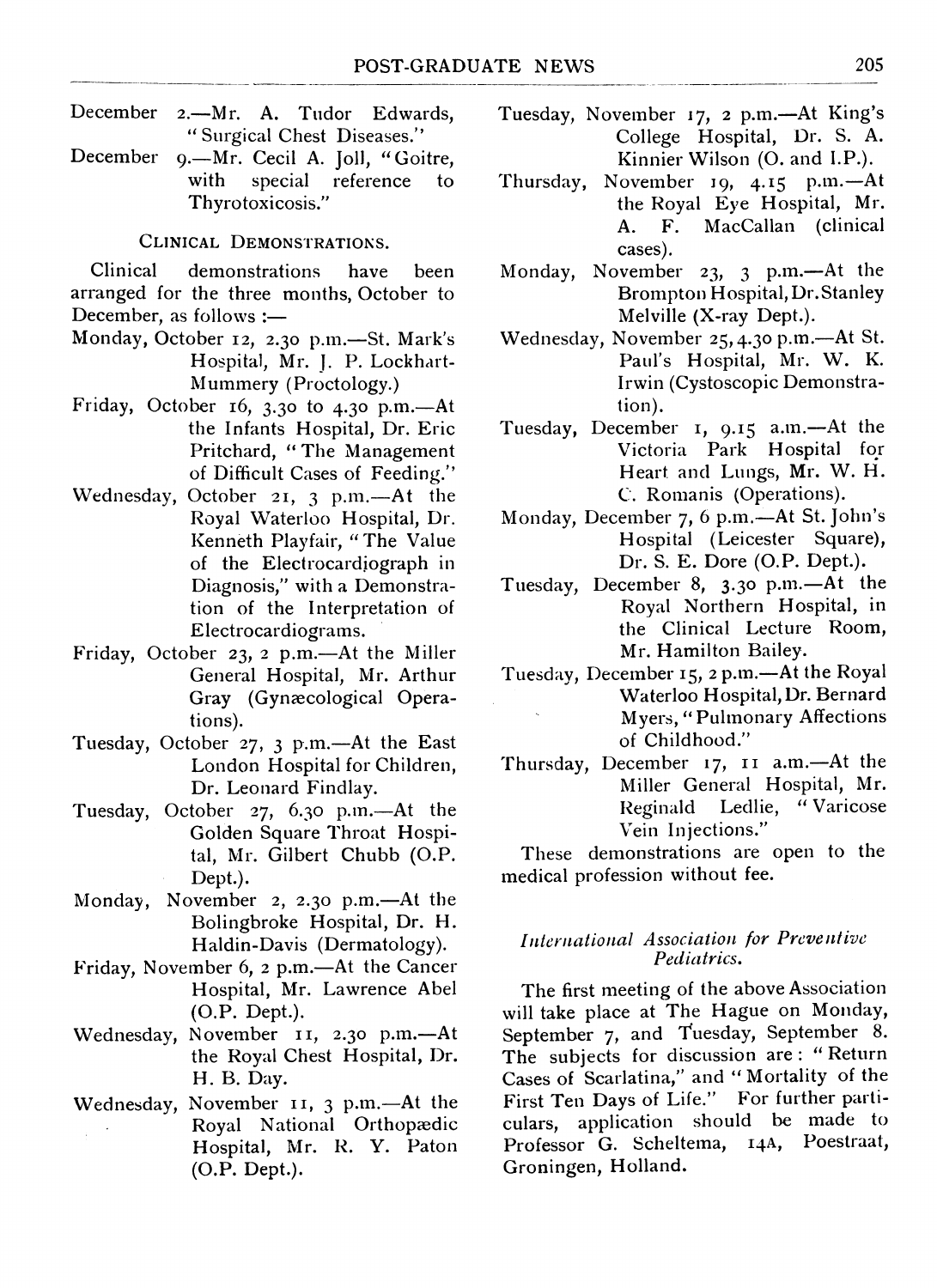FEVERS: DIAGNOSIS AND TREATMENT.

A Course of Instruction will be given in September and October at the Brook Hospital, Shooter's Hill, Woolwich, by Dr. J. B. Byles, on Tuesdays and Fridays, at 2.30 p.m., beginning Tuesday, September 8. Application should be made to: $-$ 

The Medical Officer of Health, London County Council, Public Health Department (Special Hospitals), Victoria Embankmenit, E.C.4.

Fee  $\zeta_3$  3s. for two months' course.

#### NOTICE.

We beg to remind our readers that <sup>a</sup> subscription of ten shillings per annum entitles them to become Members of the Fellowship of Medicine. Every Member gets this Journal post free for the year of his subscription, and he also receives any "Special Announcements " of lectures, demonstrations, &c., taking place at the various hospitals, general and special. Subscription for the Journal only is 6s. per annum.

# **Fellowship of Wedicine** AND

# Post-Graduate Medical Association

Telephone: Langham 4266.

# SPECIAL COURSES

- 40. M.R.C.P. Evening Course. Oct. 5 to Nov. 27-London Medical Society Lecture Room. Mondays and Wedniesdays, 8.30 p.m. Fee £6 6s. for Course, or 10s. 6d. per Lecture.
- 41. F.R.C S. (Final) Evening Course. Oct. 6 to Nov. 10 and Oct. 8 to Nov. 12. Fee £7 7s. each Course.
- 42. Diseases of the Ear, Nose and Throat. Oct. 5 to Oct. 31. Central London Throat, Nose and Ear<br>
Hospital. All day. Fee £5 5s. (Operative Class,<br>  $\pounds 7$  7s.; Peroral, £6 6s.; Pathology, £5 5s.: all strictly limited.)
- 48. Tropical Medicine. Oct. 5 to Oct. 24. Hospital for Tropical Diseases. All day. Fee £8 8s.
- 44. Dermatology. Oct. 12 to Nov. 7. St. Juhn's Hospital. Afternoons. Fee £1 is. (Practical Pathology arranged. Fee £4 4s.)
- 45. Cardiology. Oct. 12 to Oct. 24. National Hospital for Diseases of the Heart. All day. Fee £7 7s. (limited to 20).
- 46. Gynnecology. Oct. 12 to Oct. 24. Chelsea Hospital for Women. Mornings and/or afternoons. Fee £5 5s. 48. Diseases of Children. Oct. 19 to Oct. 31. Hospital for
- Sick Children. Mornings. Fee £5 5s. (minimum of 12.)

Copies of the Syllabuses of above Courses and tickets of admission can be obtained from the Secretary to the Fellowship of Medicine, 1, Wimpole Street, W. 1.

**BOOTS** 

ACRIFLAVINE

 $\boldsymbol{\lambda}$ NE of the most potent of modern antiseptics, physiologically pure and extremelY soluble in water. ACRIFLAVINE (BOOTS) kills organisms in a concentration of <sup>I</sup> in 100,000. Its potency is actually increased in contact with serum. B I S M O S T A B Now recognised as the routine preparation for irrigations in the treatment of SULPH O S T A B Gonorrhœa. Ideal for suppurating wounds and all septic conditions.

SUPPLied in 5 gm. and 20 gm. bottles, and in Solution Tablets for external use (gr. 1.75<br>STABILARSAN and gr. 2.187).

THIOSTAB NEUTRAL,ACRIFLAVINE (BOOTS)<br>ARE Supplied in 5 gm. and 20 gm. bottles: in Solution Tablets for external use (gr. 1.75); and in enteric-coated tablets (gr.  $\frac{1}{2}$ ) for internal use (per os).

PRODUCTS WHOLESALE AND EXPORT PRODUCTS ROOTS PIIRE AND ARE BOOTS PURE OBTAINABLE DUU I J I UNL BRANCHES OF MOTTINGHAM, ENGLAND BOOTS THE CHEMISTS TELEGRAMS: "DRUG," NOTTINGHAM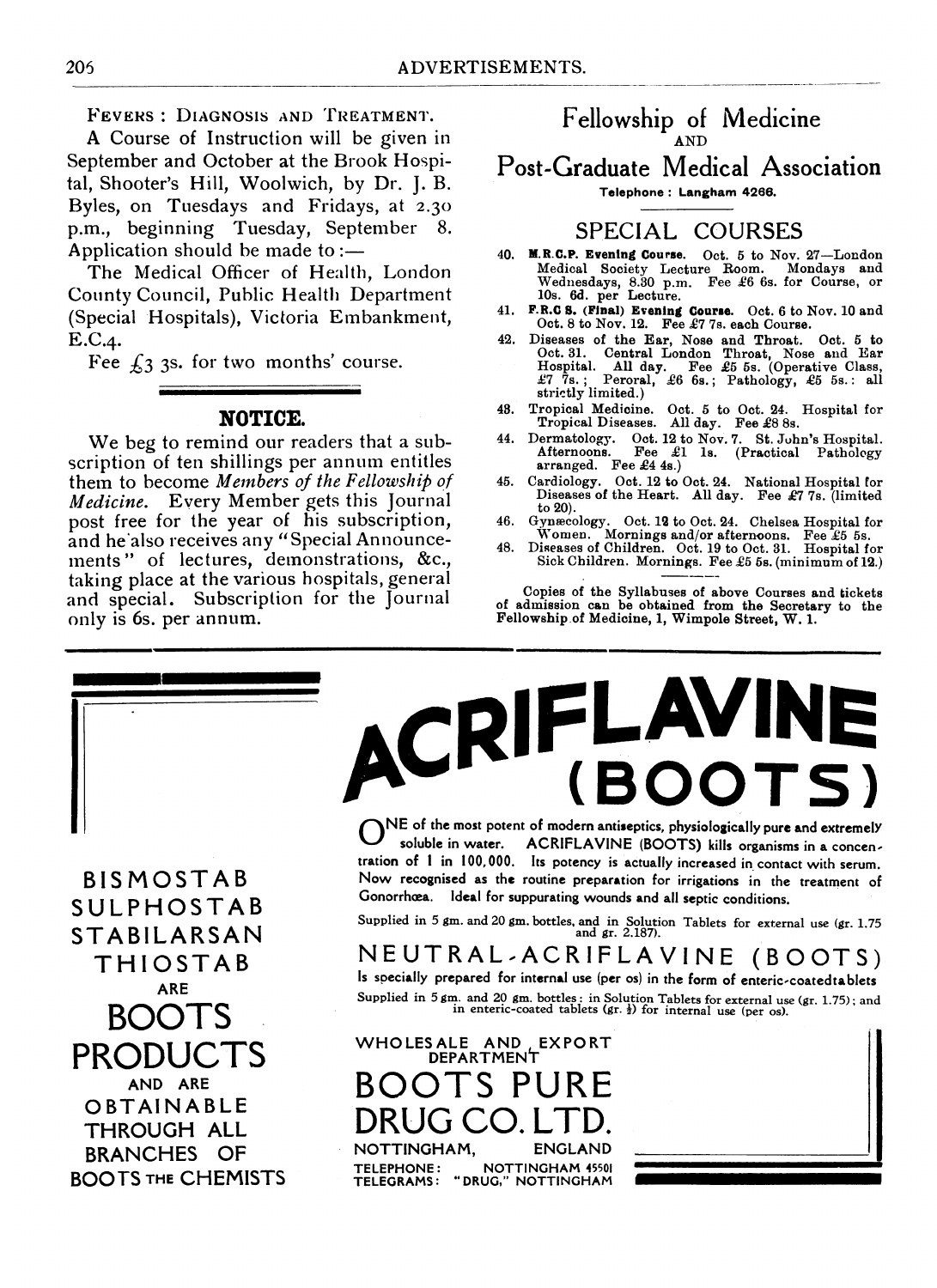# INDEX, VOLUME VI.

 $\sim$   $\sim$ 

PAGE

÷,

 $\ddot{\phantom{a}}$ 

| PAGE                                                                                                   |     |
|--------------------------------------------------------------------------------------------------------|-----|
| ACTINOMYCOSIS, Facio-cervical (with Plates). Bailey,                                                   |     |
| Hamilton<br>$\cdots$<br>$\sim 100$                                                                     | 128 |
| Hamilton<br>Asthma and Allied Conditions. Christopherson, J. B.                                        | 67  |
| Attwater, H. L. Malignant Disease of the Prostate                                                      |     |
| and Bladder      6, 19                                                                                 |     |
|                                                                                                        |     |
|                                                                                                        |     |
| BAILEY, Hamilton. Facio-cervical Actinomycosis                                                         | 128 |
| Bladder, Malignant Disease of the Prostate and.                                                        |     |
| 6, 19                                                                                                  |     |
| Attwater, H. L.<br>Boyd, Reynold, H. Surgical Clinics of Vienna                                        |     |
| $\cdots$                                                                                               | 92  |
|                                                                                                        |     |
| CANCER, Early Diagnosis of Gastric. Paterson,                                                          |     |
| $\mathbf{m} = \mathbf{m}^2 - \mathbf{m}^2$<br>$\sim$                                                   | 87  |
| Herbert J.<br>Carson, Herbert W. In Memoriam                                                           | 10  |
| $\ddotsc$<br>$\cdots$                                                                                  |     |
| Childhood, Fever of Obscure Origin in. Schlesinger,                                                    |     |
| Bernard<br>$\sim$ 1000 $\pm$<br>$\ldots$<br>$\cdots$<br>$\cdots$                                       | 76  |
| Children, The Diagnosis and Treatment of Urinary                                                       |     |
| Disease in. Winsbury-White, H. P.<br>Christopherson, J. B. Asthma and Allied Conditions<br>$\cdots$    | 179 |
|                                                                                                        | 67  |
| Clinics of Vienna, Surgical. Boyd, Reynold H.<br>Colon, Obstruction of the. Gabriel, W. B<br>$\ddotsc$ | 92  |
|                                                                                                        | 24  |
| Common Practice in Infant Feeding. Pearson, W. J.                                                      | 38  |
|                                                                                                        |     |
|                                                                                                        |     |
| DAVIDSON, Maurice. The Principles and Practice of                                                      |     |
|                                                                                                        | 141 |
| De Wesselow, O. L. V. Hypertension and Renal                                                           |     |
| Disease<br>$\ldots$<br>$\cdots$<br>$\cdots$                                                            | 31  |
| Diabetes and Pregnancy, with the Record of Seven                                                       |     |
| Cases. McIlroy, Dame Louise; Hill, Gladys, and                                                         |     |
|                                                                                                        | 159 |
| Fillman-Williams, E. C.<br>Diagnosis of Gastric Cancer, Early. Paterson,                               |     |
|                                                                                                        | 87  |
| Herbert J.<br>- of Pulmonary Tnberculosis, Early. Whiting, A. J.                                       |     |
|                                                                                                        |     |
|                                                                                                        | 105 |
| - and Treatment of Urinary Disease in Children.                                                        |     |
| Winsbury-White, $H. P.$                                                                                | 179 |
| Division of the Vas Deferens in Prostatectomy. Dodd,                                                   |     |
| Harold<br>$\cdots$<br>$\ldots$ .<br>$\cdots$                                                           | 132 |
| Dodd, Harold. Division of the Vas Deferens in                                                          |     |
| Prostatectomy<br>$\cdots$<br><br>$\cdots$                                                              | 132 |
|                                                                                                        |     |
| EARLY Diagnosis of Gastric Cancer. Paterson,                                                           |     |
|                                                                                                        | 87  |
| Herbert J.<br>$\sim$ 100 $\pm$<br>$\ldots$<br>$\cdots$<br>- Pulmonary Tuberculosis. Whiting, A. J.     |     |
|                                                                                                        | 105 |
| Enlargement of Mediastinal Glands in Children.                                                         |     |
| Moncrieff, Alan<br>and the state of the state<br>$\cdots$                                              | 58  |
|                                                                                                        |     |
| FACIO-CERVICAL Actinomycosis (with Plates). Bailey,                                                    |     |
| Hamilton                                                                                               | 128 |
| Fellowship of Medicine and Post-graduate Medical                                                       |     |
| Association Report for 1930                                                                            | 125 |
| Fever of Obscure Origin in Childhood. Schlesinger,                                                     |     |
| Bernard<br>$\cdots$ $\cdots$ $\cdots$ $\cdots$<br>$\cdots$ $\cdots$                                    | 76  |

 $\bar{L}$  ,  $\bar{L}$ 

 $\ddot{\phantom{a}}$ 

|                                                                                                                                                        | <b>PAGE</b>    |
|--------------------------------------------------------------------------------------------------------------------------------------------------------|----------------|
|                                                                                                                                                        | 24             |
| GABRIEL, W. B. Obstruction of the Colon<br>Gastric Cancer, Early Diagnosis of. Paterson, Herbert J.<br>Glands in Children, Enlargement of Mediastinal. | 87             |
| Moncrieff, Alan  "<br>Goitre, The Treatment of Toxic. Slesinger, E. G<br>Gray, Arthur. Some Common Causes of Sterility and                             | 58<br>51       |
| their Treatment<br>$\sim$                                                                                                                              | 147            |
| HAMMER-TOE. Higgs, S. L.<br>Heart in Pulmonary Disease, The. Smith, K. Shirley<br>Higgs, S. J. Hammer to:                                              | 130            |
| Higgs, S. L. Hammer-toe<br>Hill, Gladys (with McIlroy, Dame Louise, and                                                                                | -43<br>130     |
| Pillman-Williams, E.C.). Diabetes and Pregnancy,<br>with the record of Seven Cases<br>Hypertension and Renal Disease. De Wesselow,                     | 159            |
| $0. L. V.$<br>$\sim 1000$ km $^{-1}$<br><b>Contract Contract Contract</b>                                                                              | 31             |
| IBBOTSON, William. Tinnitus    110<br>Infant Feeding, Common Practice in. Pearson, W. J      38                                                        |                |
|                                                                                                                                                        |                |
| LATERAL Curvature of the Spine (Scoliosis). Roth,<br>Paul Bernard                                                                                      | - 195          |
| McILROY, Dame Louise (with Hill, Gladys, and Pillman-Williams, E. C.). Diabetes and Preg-                                                              |                |
| nancy, with the record of Seven Cases                                                                                                                  | 159            |
| Attwater, H. L.      6, 19<br>Mediastinal Glands in Children, Enlargement of.                                                                          |                |
|                                                                                                                                                        | 58             |
| M. M. Monteff, Allan. Enlargement of Mediastinal Glands                                                                                                | 141<br>- 58    |
| in Children          Morlock, H. V. The Treatment of Pneumonia                                                                                         | 170            |
| NASAL Discharge, The Treatment of Chronic. Yates.<br>A. Lowndes                                                                                        | $\blacksquare$ |
| OBSTRUCTION of the Colon. Gabriel, W. B.<br>$\sim$ $\sim$                                                                                              | 24             |
| PATERSON, Herbert J. Early Diagnosis of Gastric<br>Cancer<br>$\cdots$                                                                                  | 87             |
| Pearson, W. J. Common Practice in Infant Feeding<br>Pillman-Williams, E. C. (with McIlroy, Dame Louise,<br>and Hill, Gladys). Diabetes and Pregnancy,  | 38             |
| with a Record of Seven Cases<br>with a Record of Seven Cases<br>Pneumonia, The Treatment of. Morlock, H. V.                                            | 159            |
| Pregnancy, with the Record of Seven Cases, Diabetes<br>and. McIlroy, Dame Louise, Hill, Gladys,                                                        | 170            |
| Pillman-Williams, E. C.<br>$\ddotsc$                                                                                                                   | 159            |

 $\bar{\mathcal{L}}$  .

 $\frac{1}{2}$  ,  $\frac{1}{2}$  ,  $\frac{1}{2}$  ,  $\frac{1}{2}$  ,  $\frac{1}{2}$  ,  $\frac{1}{2}$  ,  $\frac{1}{2}$  ,  $\frac{1}{2}$  ,  $\frac{1}{2}$  ,  $\frac{1}{2}$  ,  $\frac{1}{2}$  ,  $\frac{1}{2}$  ,  $\frac{1}{2}$  ,  $\frac{1}{2}$  ,  $\frac{1}{2}$  ,  $\frac{1}{2}$  ,  $\frac{1}{2}$  ,  $\frac{1}{2}$  ,  $\frac{1$ 

 $\sim 100$  km  $^{-1}$ 

 $\ddot{\phantom{a}}$